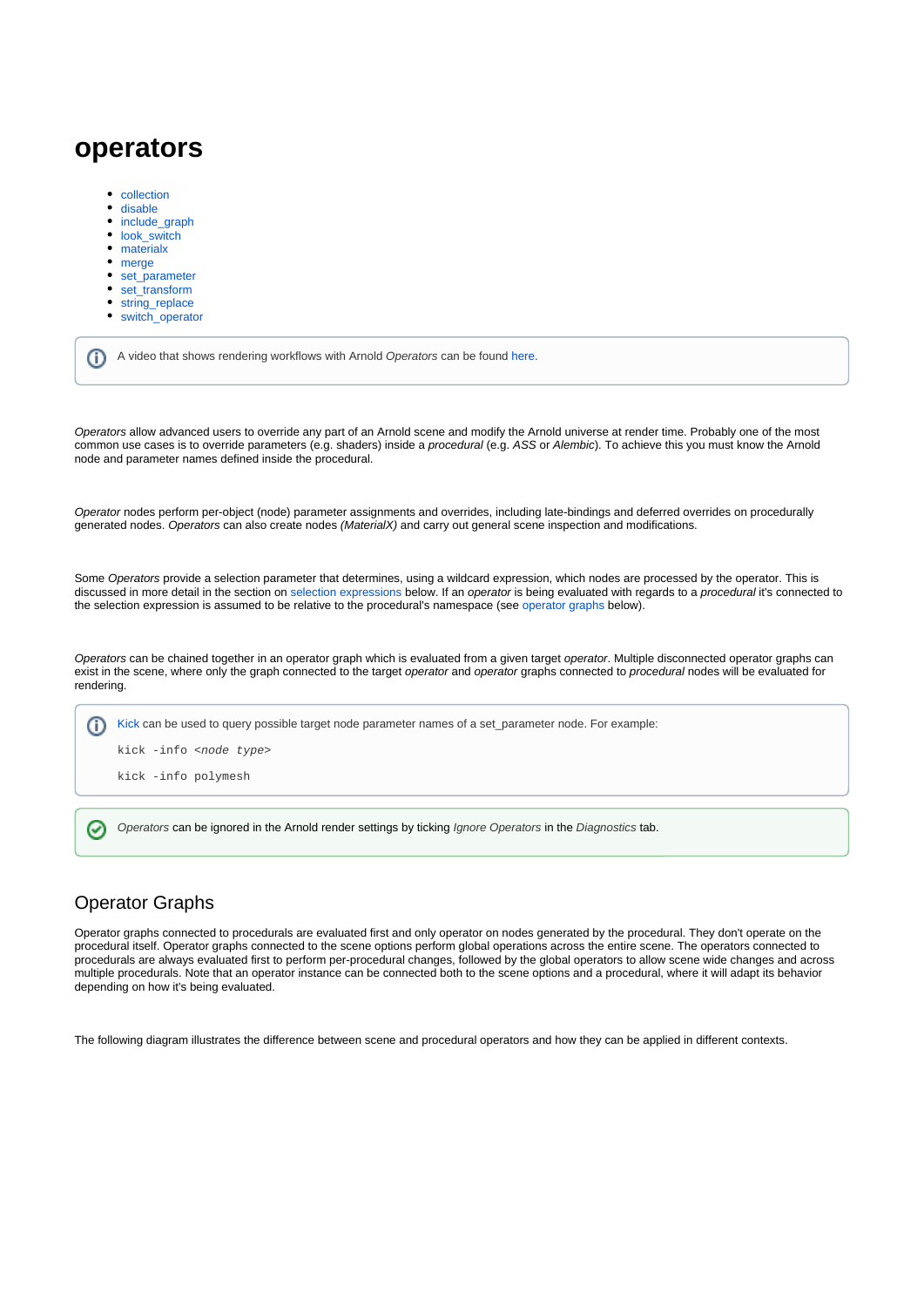

Selection expressions are assumed to be relative to a procedural's namespace if the operator is connected to (and being evaluated for) a given procedural. For instance, imagine we have a procedural called 'giant' which has a polymesh 'l\_eye'. An operator connected to the procedural would use the selection 'l\_eye', whereas a global operator would need to use the full name 'giant/l\_eye'. A common case is to export an operator graph that's connected to a procedural and then apply the graph in a different scene using the 'include\_graph' operator, where all the assignments will continue to work if the procedural is now nested with a different full name such as 'crowd/ted'.

# <span id="page-1-1"></span><span id="page-1-0"></span>[Selection Expressions](#page-1-1)

An operator can use a selection to determine what nodes will be selected to be processed by the operator at render time. The selection is an expression that can consist of multiple selections concatenated by:

- **or** (union)
- **and** (intersection)
- not (negation)
- **and not** (exclusion)
- **()** for nested scoping

Each selection uses [glob patterns](https://en.wikipedia.org/wiki/Glob_(programming)) and [regular expressions](https://en.wikipedia.org/wiki/Regular_expression) and a node will be processed by the operator if the expression matches the node name. By default glob matching is used unless the selection is in a regex quote, i.e. r' <my\_regex>'. For example:

```
(/group0/sphere* and not (/group0/sphere1 or /group0/sphere0)) or 
/group1/sphere3
not r'p(ickle|ringle)[0-9]+'
r'c(ar1|ar2)' or r'car[34]'
```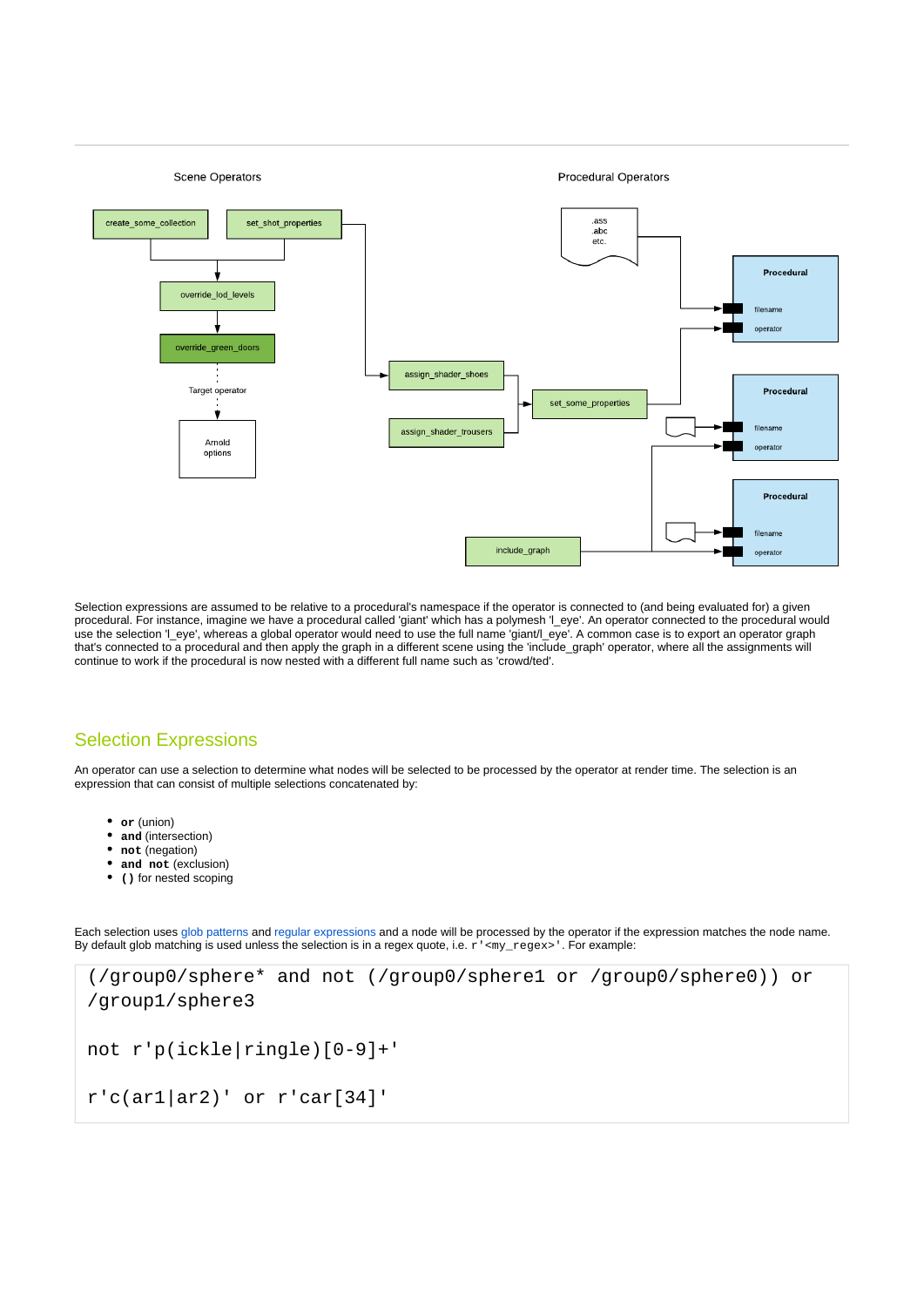# **[Parameter Matching](#page-1-2)**

Selections can also be used to match parameter names and values on the selected nodes, including the node entry name, type, and derived type. This is done using a parameter dot-delimiter .() on each node selection string. The following example selection matches all nodes named 'sphere' which have a 'radius' parameter:

sphere.(radius)

Comparators can be used to match certain parameter values. The following selection matches all nodes whose name starts with 'sphere' and has a 'radius' larger than 0.5:

```
sphere*.(radius > 0.5)
```
The parameter matching also supports concatenation and glob/regex, e.g.:

```
car*.((make == 'fiat' and year > 2010) or tinted_glass == True) or 
drone*.(battery_level >= 20)
plane*.(model == 'A3*' and captain == r'B(obj|ryan)')
```
# <span id="page-2-0"></span>**[Arrays and Multi-Value Parameters](#page-2-0)**

Arrays and multi-value parameters such as vectors, RGB, etc. are matched using square brackets. If an array has a single value or if the array consists of single numbers then only one set of square brackets is necessary.

```
*.(rgb_array == [[1 2 3][4 5 6]])
*.(float_array == [10.0 20.0 30.0])
*.(velocity >= [1.0 1.0 1.0])
*. (my_matrix == [1 2 3 4 5 6 7 8 9 0 1 2 3 4 5 6])
```
# <span id="page-2-1"></span>**[String Literals](#page-2-1)**

Matching parameters of type string, enum and node requires string literals, e.g.:

```
*.(some_string == '*value*')
*.(transform_type == 'rotate_about_center')
*.(shader == 'purple_shader')
*.(shader == 'yellow_*')
```
<span id="page-2-2"></span>Note: The value will be treated as a parameter reference if the string quotes are omitted (see below).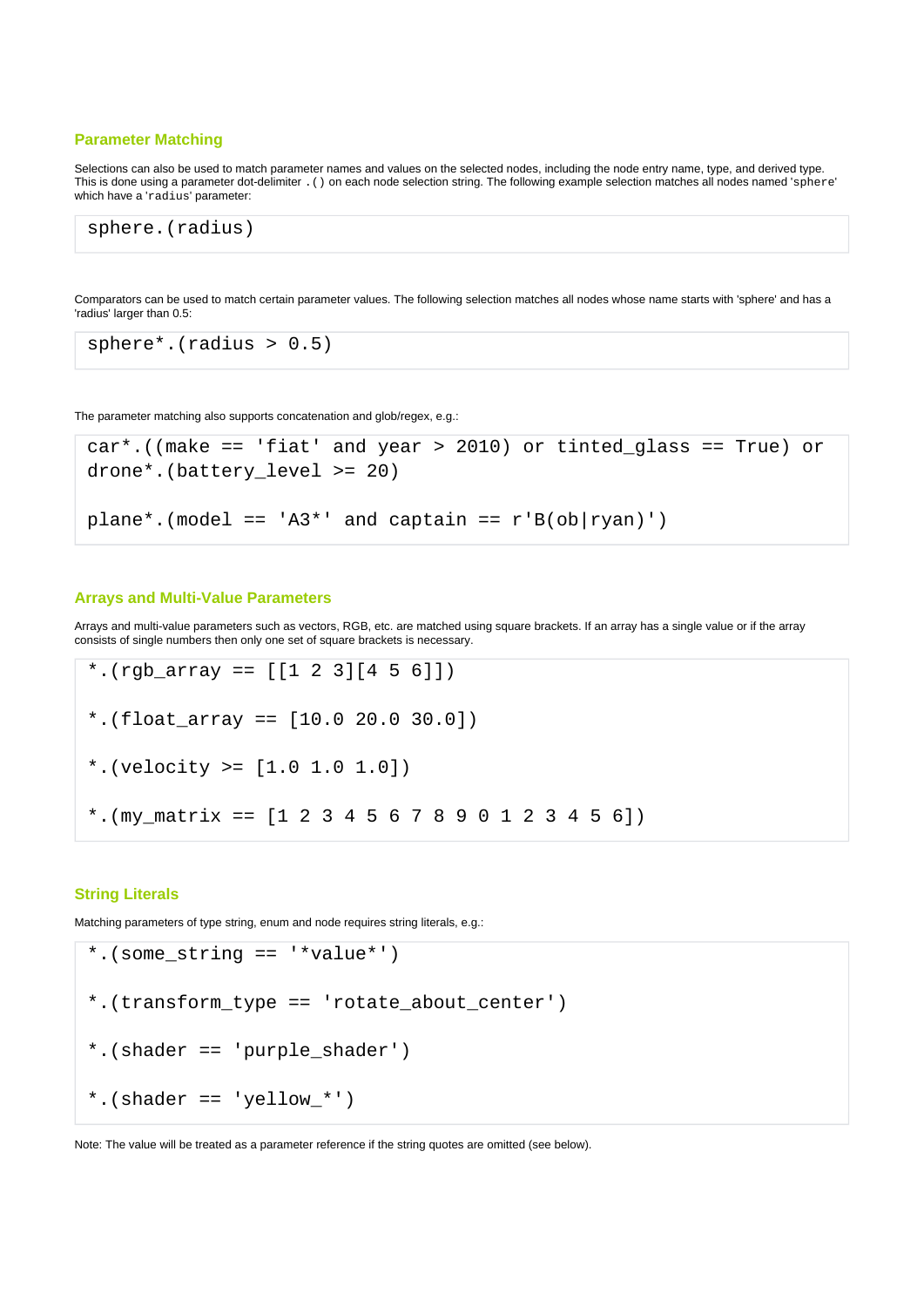## **[Parameter Array Indices](#page-2-2)**

It is possible to match specific array indices in array and multi-value parameters. Square brackets are not necessary when matching a single value:

\*.(accessories[3] == 'monkey fists') \*.( $my$   $rqb[1] == 1.0$ ) \*.(rgb\_array[1] >=  $[0 0 0]$ ) \*.(float  $array[1] == 20.0)$ 

\*.(rgb\_array[1]) # checks if the entry exists

# <span id="page-3-0"></span>**[Matching Parameter References](#page-3-0)**

Commonly, the node already has some arbitrary user parameters coming from e.g. simulation or even another operator.

It is possible to match other node parameters of the same type, e.g.:

```
*.(radius <= some_float_param)
*.(my_rgb == some_rgb_param)
```
Node parameters can match single string values, e.g. to match a shader based on a user string parameter:

```
*.(shader == some_string)
```
We can also match parameters on other nodes, where the syntax is  $\#$ <node\_name>.<param\_name1>[<.param\_nameN>]:

```
*.(model == #some_node.model)
*.(year == #some_node.some_int)
*.(year == \#some node.node array[0].year)
*.(my_rgb == #some_node.some_rgb)
```
It can be useful to match values on parameters that are linked to the node. Shaders are a common example, where the value can also refer to other parameters: